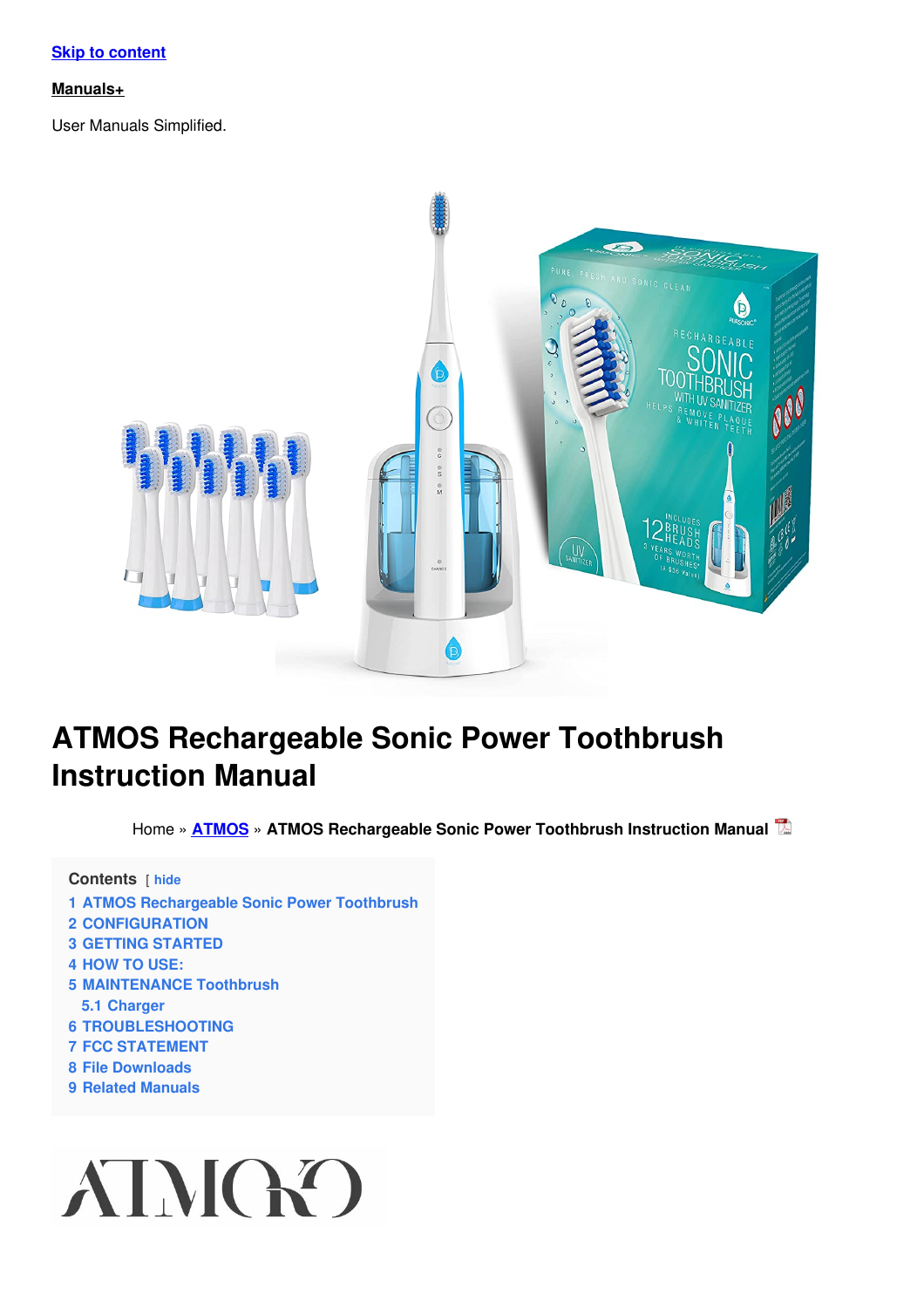# <span id="page-1-0"></span>**ATMOS Rechargeable Sonic Power Toothbrush**



# <span id="page-1-1"></span>**CONFIGURATION**

- 1. Professional brush head 6 Power button
- 2. Mode button
- 3. Mode indicator
- 4. Charging indicator
- 5. Charger base
- 6. Power cord
- 7. USBcable
- 8. Travel case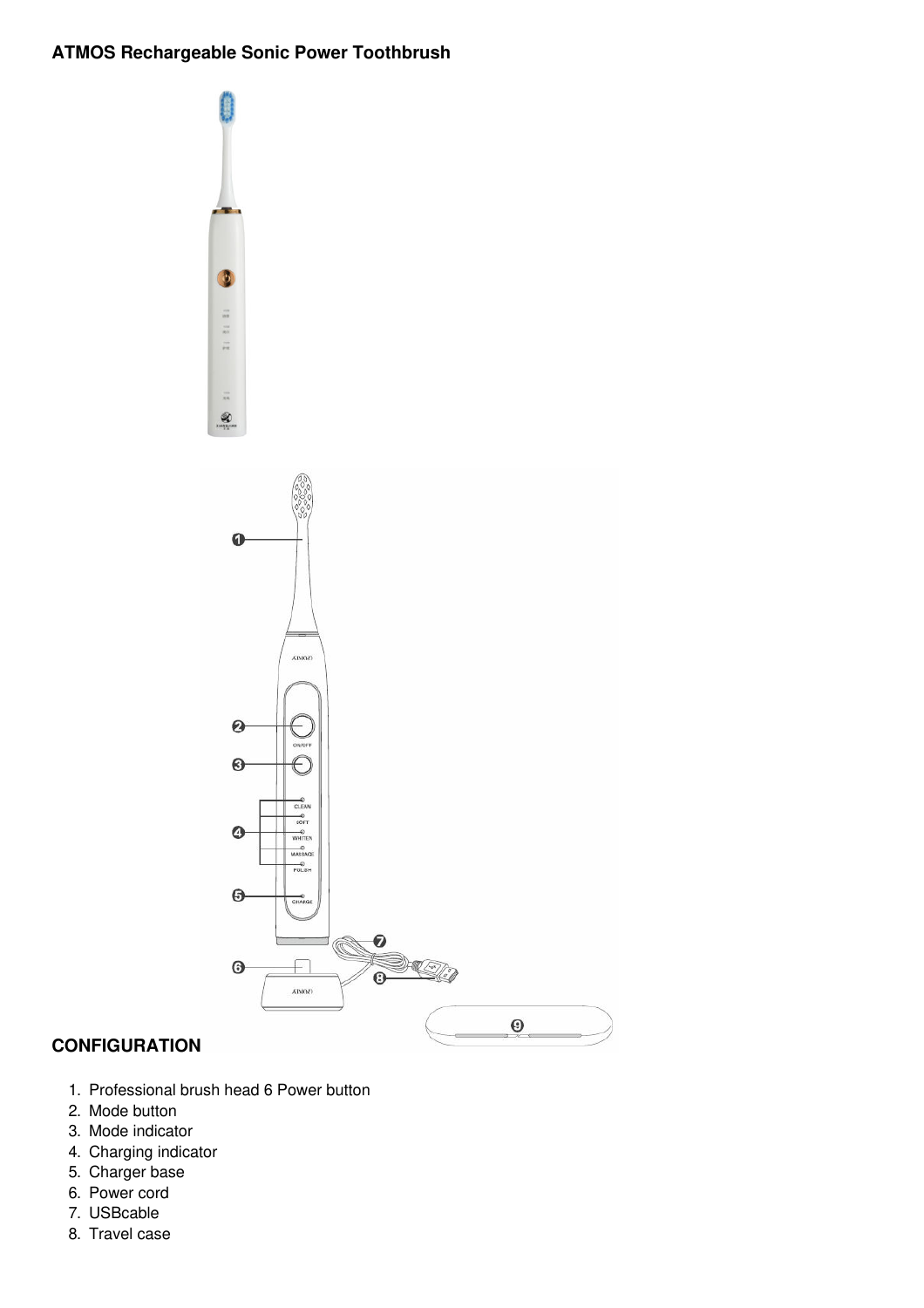# **IMPORTANT SAFEGUARDS**

The Power toothbrush is safe and effective when used according to directions. Like any electrical appliance, however, basic safety precautions should be followed, especially when children are present.

# **DANGERS-WARNINGS**

To reduce the risk of burns, electrocution, fire, or injury to persons:

- Do not place or store the charger base where it can fall or be pulled into a bathtub, sink or toilet.
- Do not place or drop the charger into water or other liquid.
- Do not reach for a product that has fallen into water or other liquid. Unplug immediately.
- Unplug charger base before cleaning and assure that it is dry before plugging it into an electrical outlet.
- This product is not intended for use by persons (including children) with reduced physical sensory or mental capabilities or lack of experience and knowledge, unless they have been given adequate supervision or instruction concerning use of the product by an adult responsible for their safety.
- Children should be supervised to ensure they do not play with the product.
- Use this product only for its intended use as described in this manual. This product is designed to clean your teeth, gums and tongue only. Do not use any attachments or brush heads other than those recommended by the manufacturer.
- The toothbrush is a personal care appliance and is not intended for use on multiple patients in a dental office or institution.
- If your toothpaste includes peroxide, baking soda or other bicarbonate (common in whitening toothpastes), thoroughly clean your brush head and handle to avoid cracking the plastic.
- Never operate this product if it has a damaged cord, plug or charger base.
- Do not use this product if it is not working properly, if it has been dropped or damaged or dropped into water. Immediately discontinue use if the product appears damaged in any way.
- Keep the toothbrush, charger base and power cord away from heated surfaces.
- If you experience discomfort or pain in your mouth, discontinue use of this product and contact a dentist.
- Do not attempt to remove the battery
- Do not clean the toothbrush in the dishwasher.
- Do not use outdoors or operate where aerosol (spray) products are being used or where oxygen is being administered.
- Toothbrushes can be used by children and persons with reduced physical sensory or mental capabilities or lack of experience and knowledge if they have been given supervision or instruction concerning use of the appliance in a safe way and understand the hazards involved. Cleaning and user maintenance shall not be made by children without supervision.
- If the supply cord is damaged, it must be replaced by the manufacturer, its service agent or similarly qualified persons in order to avoid a hazard.
- Regarding how to clean the tooth brush surfaces in contact with hand and skin, please refer to section <MAINTENANCE>.

# **MEDICAL-WARNINGS**

- If you have had oral surgery or gum surgery within the past two months, consult your dental provider before using the product
- Consult your dental provider if excessive bleeding occurs while using this product or minor bleeding continues to occur after one week of use.
- Consult your physician or implant device manufacturer prior to using this product if you have questions concerning the combined use of this product with a pacemaker or other implanted medical device(s).
- Consult your physician prior to using the toothbrush if you have any medical concerns.
- The toothbrush has been tested and is certified as per ETL and CE regulations.
- Never use while sleeping or drowsy.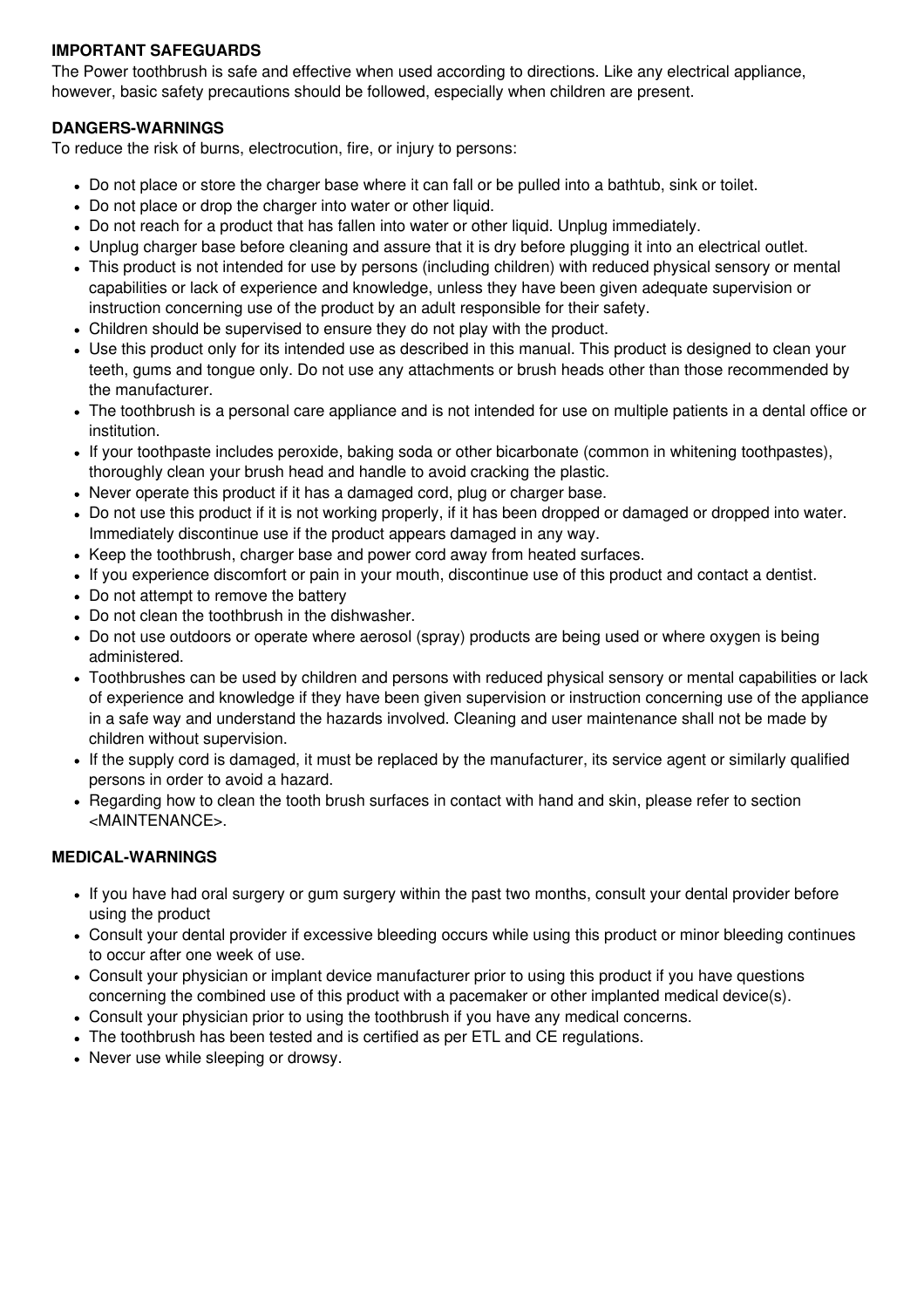<span id="page-3-0"></span>

# <span id="page-3-1"></span>**GETTING STARTED**

# **Charging the toothbrush**

Be sure to turn off the toothbrush before charging. Plug the power plug into the outlet. Place the handle in the charger. The charger Indicator light will be lit indicating the handle is charging. After the battery is fully charged, charge indicator light will turn off, indicating the toothbrush is fully charged.

# **Notes:**

- 1. It takes at least 24 hours to charge the battery fully.
- 2. The toothbrush must be charged for 24 hours, if:
	- this is the first time using the toothbrush:
	- the toothbrush has not been used for more than three months;
- 3. To keep the battery fully charged, we recommend that you keep the toothbrush in the charger when not in use.
- 4. During charging, the toothbrush will get warm, but this is normal.
- 5. The operating duration will become shorter as the battery gets older. If the toothbrush operates only for 1 short time after being fully charged, this means that the battery Is nearing the end of its life cycle.

# <span id="page-3-2"></span>**HOW TO USE:**

- 1. Slide the brush head onto the handle. Push brush head down until it locks into place on handle.
- **Note:** There is a small gap between ring and the handle. (Fig 1)
- 2. Wet the bristles and apply a small amount of toothpaste.
- 3. Place the bristles against the teeth at a slight angle towards the gum line. (Flg2)
- 4. Press the mode button to select mode. If you know the mode used last time, you need not select mode again.



There are 5 modes.

- CLEAN: Standard mode for superior teeth cleaning.
- SOFT: Gently caress, carefully clean sensitive mouth.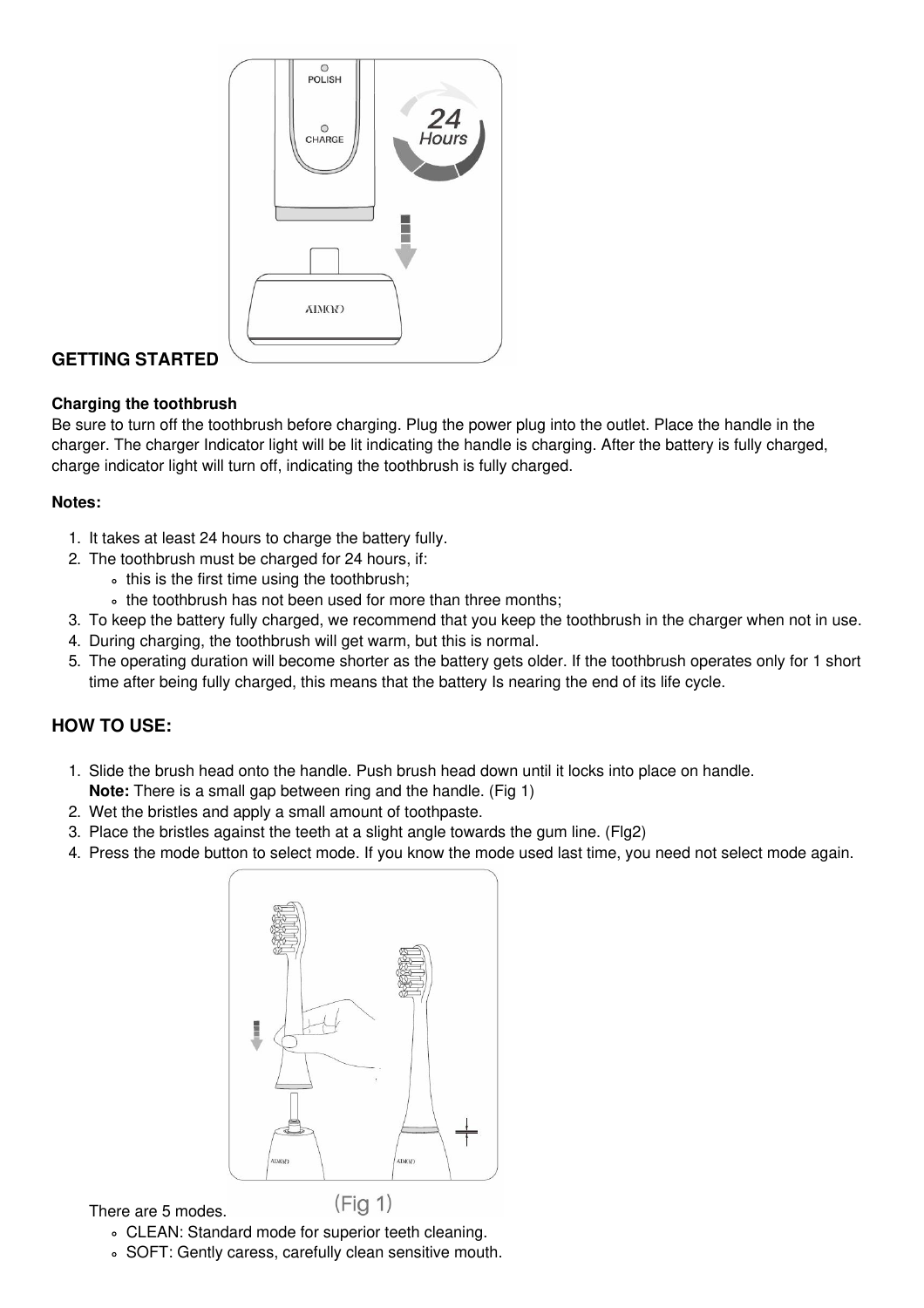- WHITEN: Teeth cleaning with polishing and whitening.
- MASSAGE: Pulsates for gentle gum stimulation.
- o POLISH: It has a more direct effect on users who have deep cleaning demand, effectively cleaning the



 $(Fig 2)$ 

stubborn Impurities In the mouth personalized customization.

**Notes:** During brushing, if press Mode button, toothbrush will work at next mode and start another 2 minutes cycle and the mode indicator will light up.

- 5. Apply light pressure and gently move the brush head slowly across the teeth in a small back and forth motion.
- 6. In order to maximize cleaning effectiveness, divide your mouth in 4 sections. Start with Section 1 and brush each section for 30 seconds. The brushing action will pause between each 30-second interval Indicating when to move on to the next section.
- 7. The toothbrush will automatically stop after 2 minutes of use. (Fig 3)
- 8. Pull brush head out from the toothbrush. (Fig 4)
- 9. Rinse both the brush head and handle under running water to wipe them dry. (Fig 5) Put the handle back into



#### the charger.



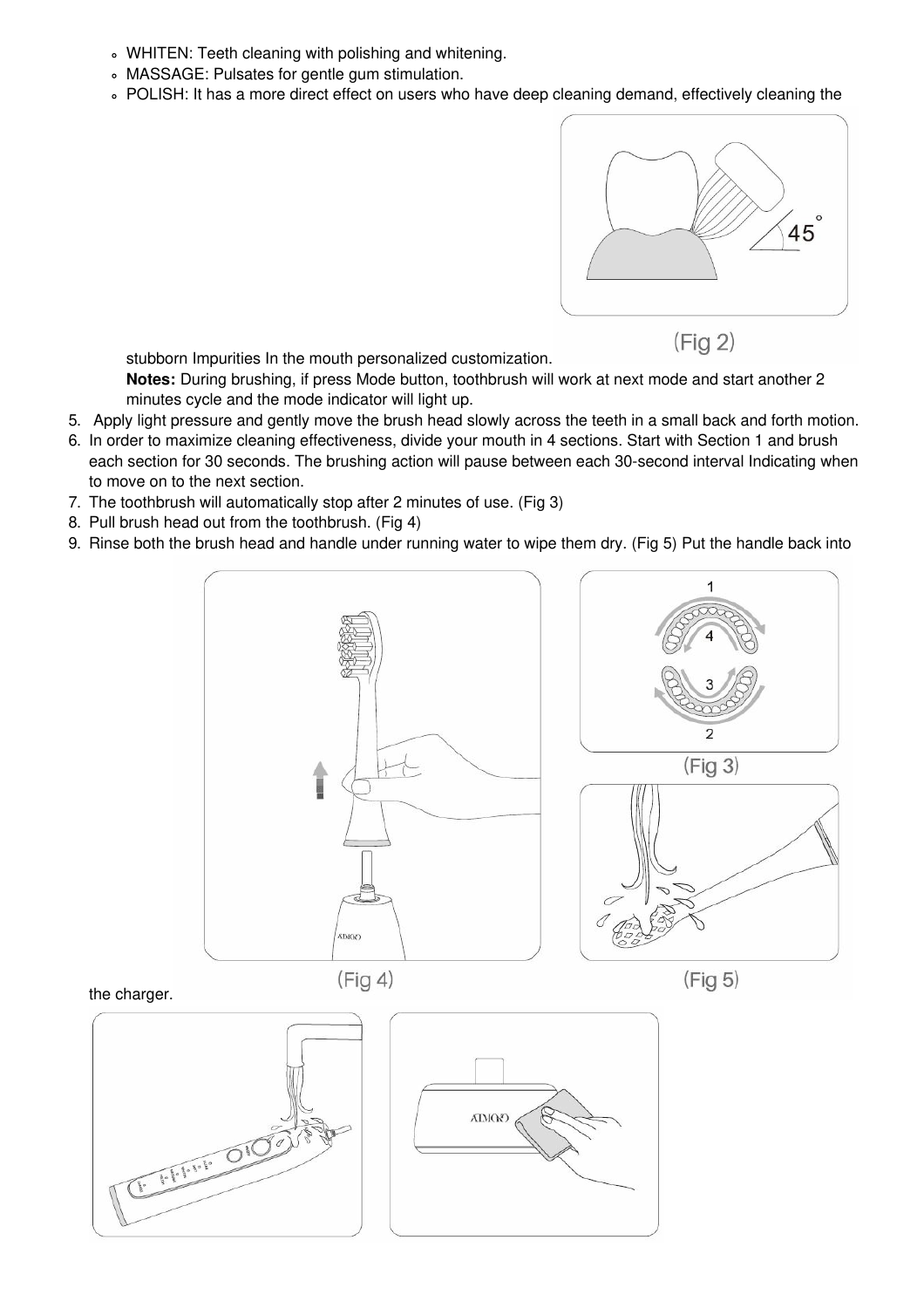# <span id="page-5-0"></span>**MAINTENANCE Toothbrush**

- 1. Remove the brush head.
- 2. The product is IPX7 waterproof, can wash the toothbrush body, and then put it on the toothbrush holder to dry.
- 3. Do not clean in the dishwasher.

#### <span id="page-5-1"></span>**Charger**

- 1. Using a soft cloth, wipe off any dirt on the charger and the storage.
- 2. Clean the plug periodically to ensure it remains in good working order. The accumulation of dust or dirt on the plug can cause an electric shock, overheat or fire.



# <span id="page-5-2"></span>**TROUBLESHOOTING**

| <b>Problem</b>                                                                                         | Possible cause                                                                                            | <b>Solution</b>                                    |
|--------------------------------------------------------------------------------------------------------|-----------------------------------------------------------------------------------------------------------|----------------------------------------------------|
| The toothbrush doesn't work.                                                                           | You have just purchased the<br>product or it has not been<br>used for more than 3 months. least 24 hours. | Charge the main unit for at                        |
| Weak or diminished<br>vibration.                                                                       | The toothbrush is pressed<br>hard against your teeth.                                                     | Place the brush head gently<br>against your teeth. |
| The toothbrush operates<br>only for a short period of time<br>even immediately after being<br>charged. | The battery has reached the<br>end of its life cycle.                                                     | Contact service center for<br>support.             |
|                                                                                                        | Charging time was<br>insufficient.                                                                        | Charge the main unit for at<br>least 24 hours.     |

# **CORRECT DISPOSAL OF THIS PRODUCT**

This marking shown on the product or its literature, indicates that it should not be disposed with other household wastes at the end of its working life. To prevent possible harm to the environment or human health from uncontrolled waste disposal please separate this from other types of wastes and recycle it responsibly to promote the sustainable reuse of material resources. Household user should contact either the retailer where they purchased this product or their local government office for details of where and how they can take this item for environmentally safe recycling. Business users should contact their supplier and check the terms and conditions of the purchase contract. This product should not be mixed with other commercial wastes for disposal.

# <span id="page-5-3"></span>**FCC STATEMENT**

Operation is subject to the following two conditions: